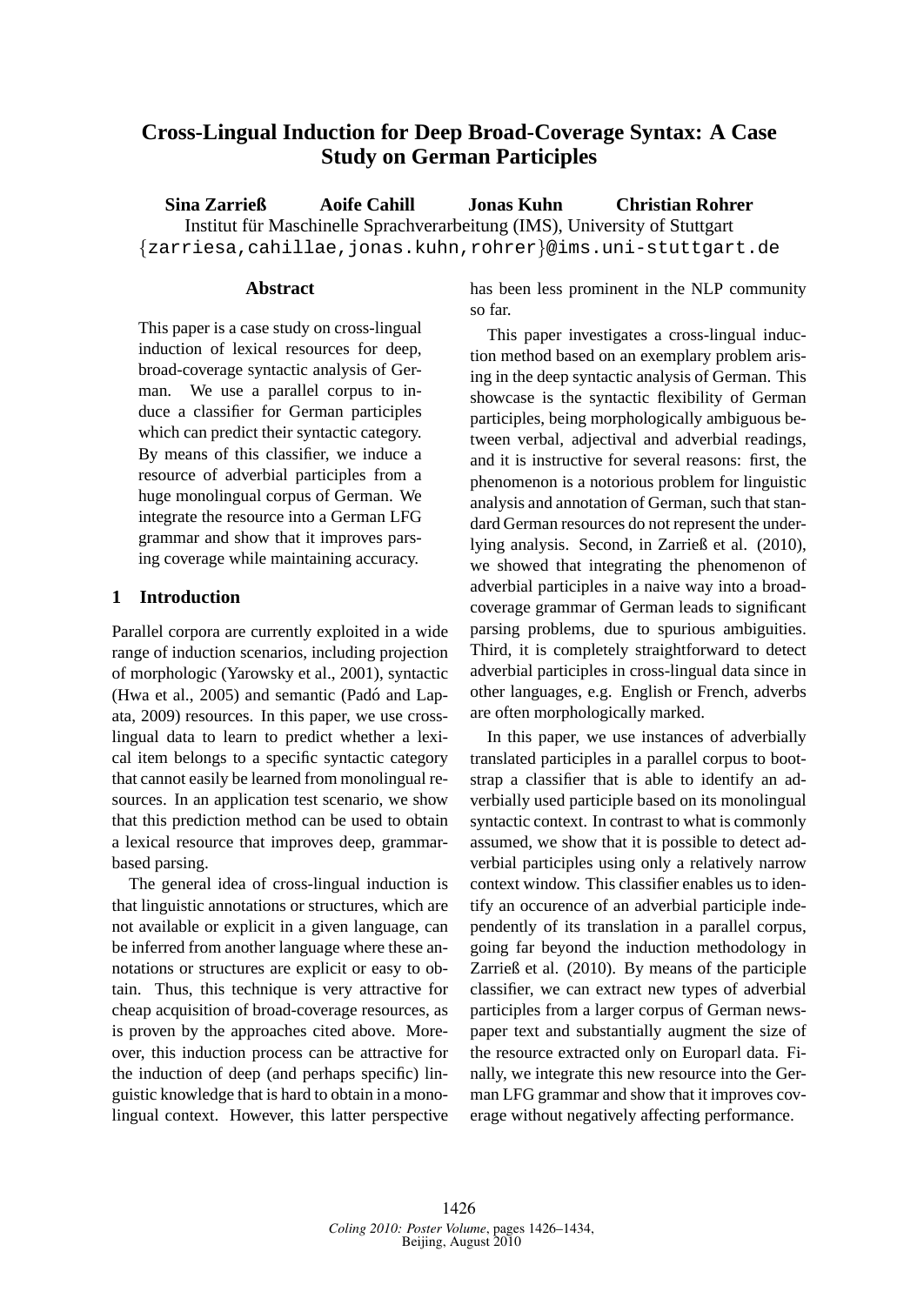The paper is structured as follows: in Section 2, we describe the linguistic and computational problems related to the parsing of adverbial participles in German. Section 3 introduces the general idea of using the translation data to find instances of different participle categories. In Section 4, we illustrate the training of the classifier, evaluating the impact of the context window and the quality of the training data obtained from cross-lingual text. In Section 5, we apply the classifier to new, monolingual data and describe the extension of the resource for adverbial participles. Section 6 evaluates the extended resource by means of parsing experiments using the German LFG grammar.

# **2 The Problem**

In German, past perfect participles are ambiguous with respect to their morphosyntactic category. As in other languages, they can be used as part of the verbal complex (Example (1-a)) or as adjectives (Example (1-b)). Since German adjectives can generally undergo conversion into adverbs, participles can also be used adverbially (Example (1-c)). The verbal and adverbial participle forms are morphologically identical.

- (1) a. Sie haben das Experiment **wiederholt**. 'They have repeated the experiment.'
	- b. Das **wiederholte** Experiment war erfolgreich. 'The repeated experiment was succesful.'
	- c. Sie haben das Experiment **wiederholt** abgebrochen. 'They cancelled the experiment repeatedly.'

Moreover, German adjectival modifiers can be generally used as predicatives that can be either selected by a verb (Example (2-a)) or that can occur as free predicatives (Example (2-b)).

(2) a. Er scheint **begeistert** von dem Experiment. 'He seems enthusiastic about the experiment.'

b. Er hat **begeistert** experimentiert. 'He has experimented enthusiastic.'

Since predicative adjectives are not inflected, the surface form of a German participle is ambiguous between a verbal, predicative or adverbial use.

### **2.1 Participles in the German LFG**

In order to account for sentences like (1-c), an intuitive approach would be to generally allow for adverb conversion of participles in the grammar. However, in Zarrieß et al. (2010), we show that such a rule can have a strong negative effect on the overall performance of the parsing system, despite the fact that it produces the desired syntactic and semantic analysis for specific sentences. This problem was illustrated using a German LFG grammar (Rohrer and Forst, 2006) constructed as part of the ParGram project (Butt et al., 2002). The grammar is implemented in the XLE, a grammar development environment which includes a very efficient LFG parser and a stochastic disambiguation component which is based on a loglinear probability model (Riezler et al., 2002).

In Zarrieß et al. (2010), we found that the naive implementation of adverbial participles in the German LFG, i.e. in terms of a general grammar rule that allows for participles-adverb conversion, leads to spurious ambiguities that mislead the disambiguation component of the grammar. Moreover, the rule increases the number of timeouts, i.e. sentences that cannot be parsed in a predefined amount of time (20 seconds). Therefore, we observe a drop in parsing accuracy although grammar coverage is improved. As a solution, we induced a lexical resource of adverbial participles based on their adverbial translations in a parallel corpus. This resource, comprising 46 participle types, restricts the adverb conversion such that most of the spurious ambiguities are eliminated.

To assess the impact of specific rules in a broadcoverage grammar, possibly targeting medium-tolow frequency phenomena, we have established a fine-grained evaluation methodology. The challenge posed by these low-frequent phenomena is typically two-fold: on the one hand, if one takes into account the disambiguation component of the grammar and pursues an evaluation of the most probable parses on a general test set, the new grammr rule cannot be expected to show a positive effect since the phenomenon is not likely to occur very often in the test set. On the other hand, if one is interested in a linguistically precise grammar, it is very unsatisfactory to reduce grammar coverage to statistically frequent phenomena. Therefore, we combined a coverage-oriented evaluation on specialised testsuites with a quantitative evaluation including disambiguation, making sure that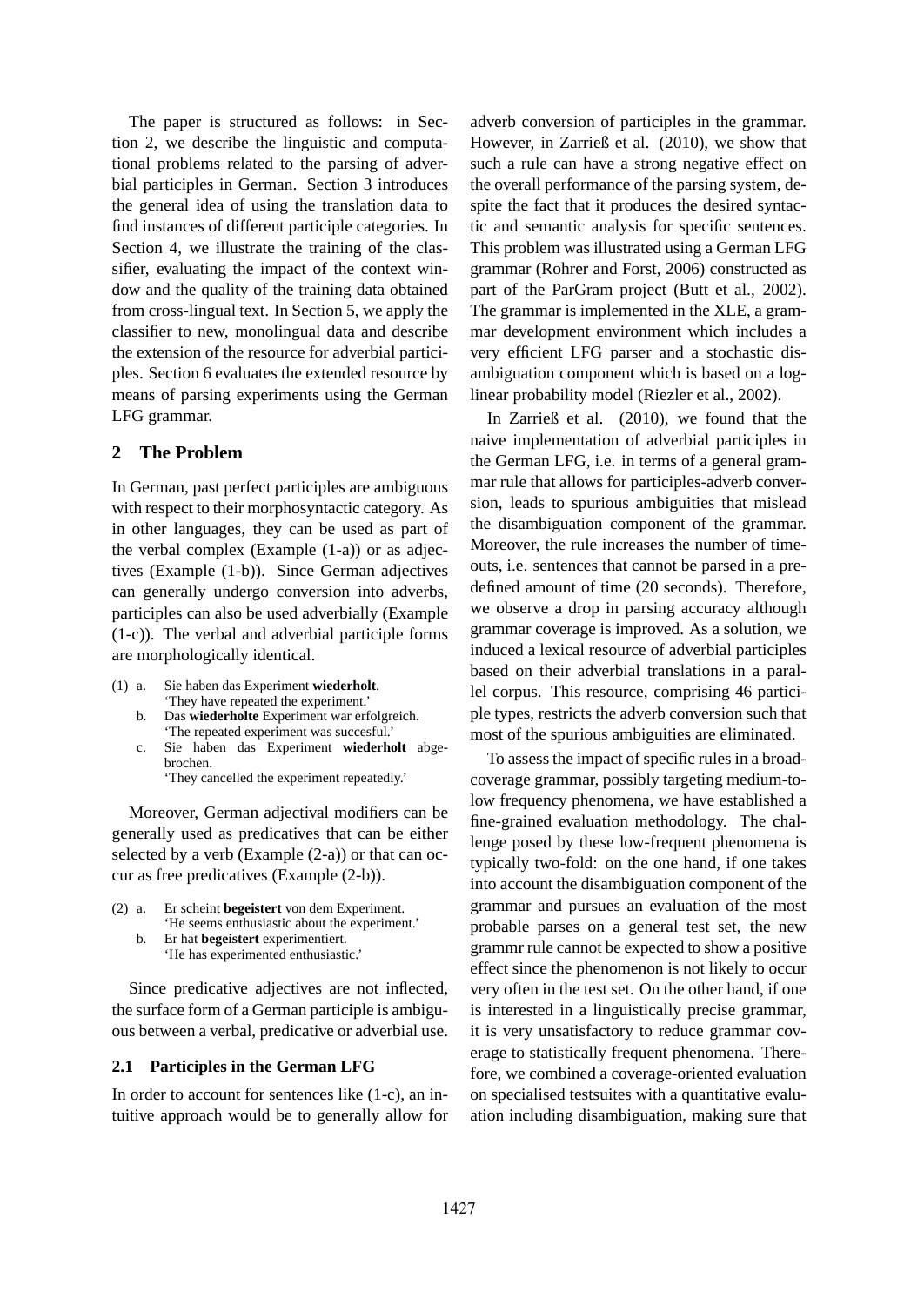the increased coverage does not lead to an overall drop in accuracy. The evaluation methodolgy will also be applied to evaluate the impact of the new participle resource, see Section 6.

#### **2.2 The Standard Flat Analysis of Modifiers**

The fact that German adjectival modifiers can generally undergo conversion into adverbs without overt morphological marking is a notorious problem for the syntactic analysis of German: there are no theoretically established tests to distinguish predicative adjectives and adverbials, see Geuder (2004). For this reason, the standard German tag set assigns a uniform tag ("ADJD") to modifiers that are morphologically ambiguous between an adjectival and adverbial reading. Moreover, in the German treebank TIGER (Brants et al., 2002) the resulting syntactic differences between the two readings are annotated by the same flat structure that does not disambiguate the sentence.

Despite certain theoretical problems related to the analysis of German modifiers, their interpretation in real corpus sentences is often unambiguous for native speakers. As an example, consider example (3) from the TIGER treebank. In the sentence, the participle *unterschrieben* (*signed*) clearly functions as a predicative modifier of the sentence's subject. The other, theoretically possible reading where the participle would modify the verb *send* is semantically not acceptable. However, in TIGER, the participle is analysed as an ADJD modifier attached under the VP node which is the general analysis for adjectival and adverbial modifiers.

(3) Die sollte **unterschrieben** an die Leitung It should signed to the administration zurückgesandt werden. sent back be. 'It should be sent back signed to the administation.'

Sentence (4) (also taken from TIGER) illustrates the case of an adverbial participle. In this example, the reading where *angemessen* (*adequately*) modifies the main verb is the only one that is semantically plausible. In the treebank, the participle is tagged as ADJD and analysed as a modifier in the VP.

(4) Der menschliche Geist läßt sich rechnerisch The human mind lets itself computationally not nicht **angemessen** simulieren. adequately simulate. 'The human mind cannot be adequately simulated in a computational way.'

The flat annotation strategy adopted for modifiers in the standard German tag set and in the treebank TIGER entails that instances of adverbs (and adverbial participles) cannot be extracted from automatically tagged, or parsed, text. Therefore, it would be very hard to obtain training material from German resources to train a system that automatically identifies adverbially used participles. However, the intuition corroborated by the examples presented in this section is that the structures can actually be disambiguated in many corpus sentences.

In the following sections, we show how we exploit parallel text to obtain training material for learning to predict occurences of adverbial participles, without any manual effort. Moreover, by means of this technique, we can substantially extend the grammatical resource for adverbial participles compared to the resource that can be directly extracted from the parallel text.

# **3 Participles in the Parallel Corpus**

The intuition of the cross-lingual induction approach is that adverbial participles can easily be extracted from parallel corpora since in other languages (such as English or French) adverbs are often morphologically marked and easily labelled by statistical PoS taggers. As an example, consider sentence (5) extracted from Europarl, where the German participle *verstarkt ¨* is translated by an English adverb (*increasingly*).

| $(5)$ a. | Nicht ohne Grund sprechen wir verstärkt                    |  |  |
|----------|------------------------------------------------------------|--|--|
|          | Not without reason speak we increasingly                   |  |  |
|          | vom Europa der Regionen.                                   |  |  |
|          | of a Europe of the Regions.                                |  |  |
| b.       | It is not without reason that we <b>increasingly</b> speak |  |  |
|          | in terms of a Europe of the Regions.                       |  |  |

The idea is to project specific morphological information about adverbs which is overt in languages like English onto German where adverbs cannot be directly extracted from tagged data. While this idea might seem intuitively straightfor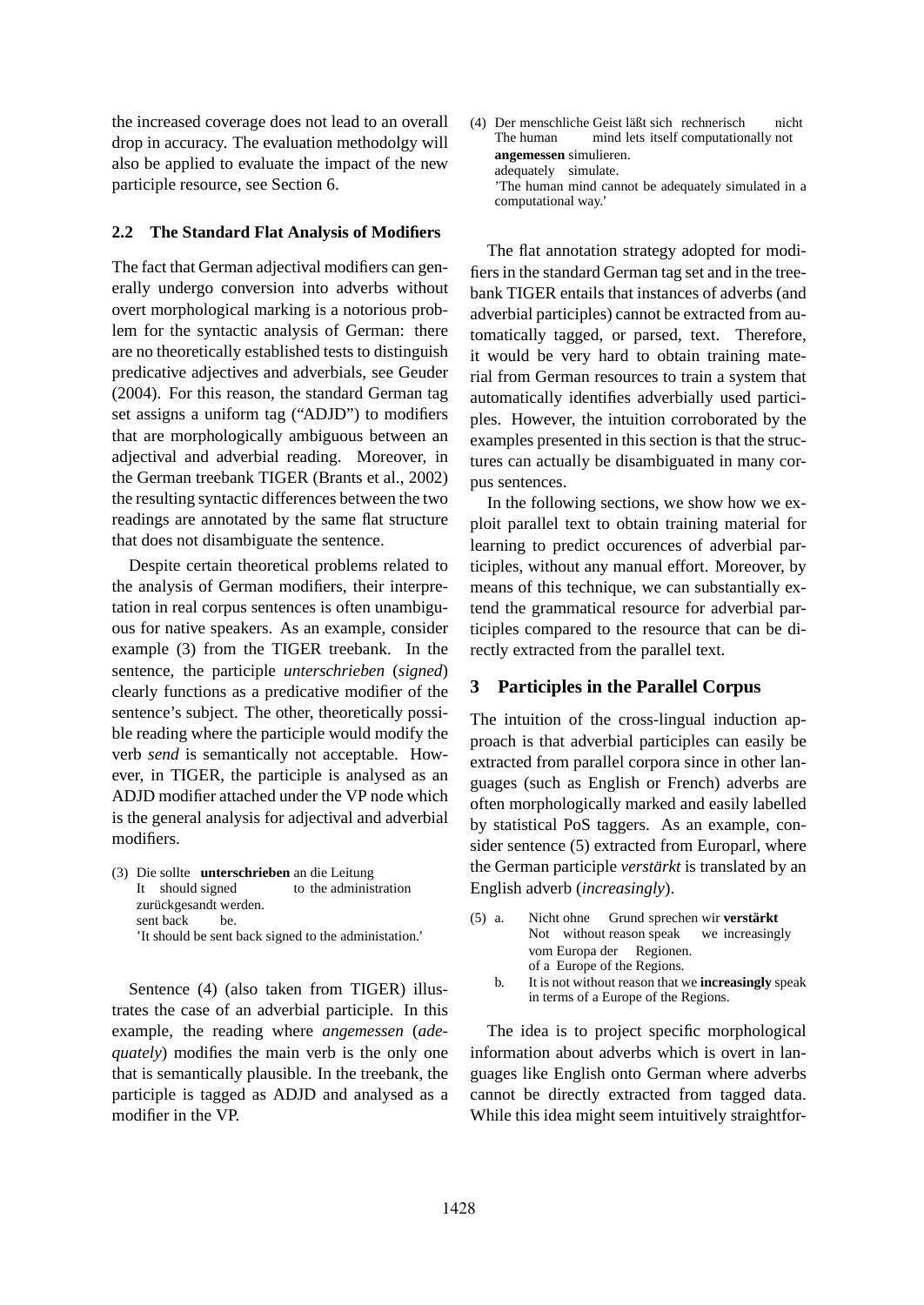ward, we also know that translation pairs in parallel data are not always lingusitically parallel, and as a consequence, word-alignment is not always reliable. To assess the impact of non-parallelism in adverbial translations of German participles, we manually annotated a sample of 300 translations. This data also constitutes the basis for the experiments reported in Section 4.

### **3.1 Data**

Our experiments are based on the same data as in (Zarrieß et al., 2010). For convenience, we provide a short description here.

We limit our investigations to non-lexicalised participles occuring in the Europarl corpus and not yet recorded as adverbs in the lexicon of the German LFG grammar (5054 participle types in total). Given the participle candidates, we extract the set of sentences that exhibit a word alignment between a German participle and an English, French or Dutch adverb. The word alignments have been obtained with GIZA++. The extraction yields 27784 German-English sentence pairs considering all alignment links, and 5191 sentence pairs considering only bidirectional alignments between a participle and an English adverb.

### **3.2 Systematic Non-Parallelism**

For data exploration and evaluation, we annotated 300 participle alignments out of the 5191 German-English sentences (with a bidirectional participle-adverb alignment). We distinguish the following annotation categories: (i) parallel translation, adverb information can be projected, (ii) incorrect alignment, (iii) correct alignment, but translation is a multi-word expression, (iv) correct alignment, but translation is a paraphrase (possibly involving a translation shift).

**Parallel Cases** In our annotated sample of English adverb - German participle pairs,  $43\%$ <sup>1</sup> of the translation instances are parallel in the sense that the overt adverb information from the English side can be projected onto the German participle. This means that if we base the induction technique on word-alignments alone, its precision would be relatively low.

**Non-Parallel Cases** Taking a closer look at the non-parallel cases in our sample (57% of the translation pairs), we find that 47% of this set are due to incorrect word alignments. The remaining 53% thus reflect regular cases of non-parallel translations. A typical configuration which makes up 30% of the the non-parallel cases is exemplified in (6) where the German main verb *vorlegen* is translated by the English multiword expression *put forward*.

(6) a. Wir haben eine Reihe von Vorschlägen **vorgelegt**. b. We have **put forward** a number of proposals.

An example for the general paraphrase or translation shift category is given in Sentence (7). Here, the translational correspondence between *gekommen* (*arrived*) and the adverb *now* is due to language-specific, idiomatic realisations of an identical underlying semantic concept. The paraphrase translations make up 23% of the nonparallel cases in the annotated sample.

Furthermore, it is noticeable that the crosslingual approach seems to inherently factor out the ambiguity between predicative and adverbial participles. In our annotated sample, there are no predicative participles that have been translated by an English adverb.

### **3.3 Filtering Mechanisms**

The data analysis in the previous section, showing only 43% of parallel cases in English adverb translations for German participles, mainly confirms other studies in annotation projection which find that translational correspondences only allow for projection of linguistic analyses in a more or less limited proportion (Yarowsky et al., 2001; Hwa et al., 2005; Mihalcea et al., 2007).

In previous studies on annotation projection, quite distinct filtering methods have been proposed: in Yarowsky et al. (2001), projection errors are mainly attributed to word alignment errors and filtered based on translation probabilities.

<sup>&</sup>lt;sup>1</sup>The diverging figures we report in Zarrieß et al.  $(2010)$ were due to a small bug in the script and it does not affect the overall interpretation of the data.

 $(7)$  a. That time is yet not arrived. Zeit ist noch nicht gekommen . b. That time is not **now** .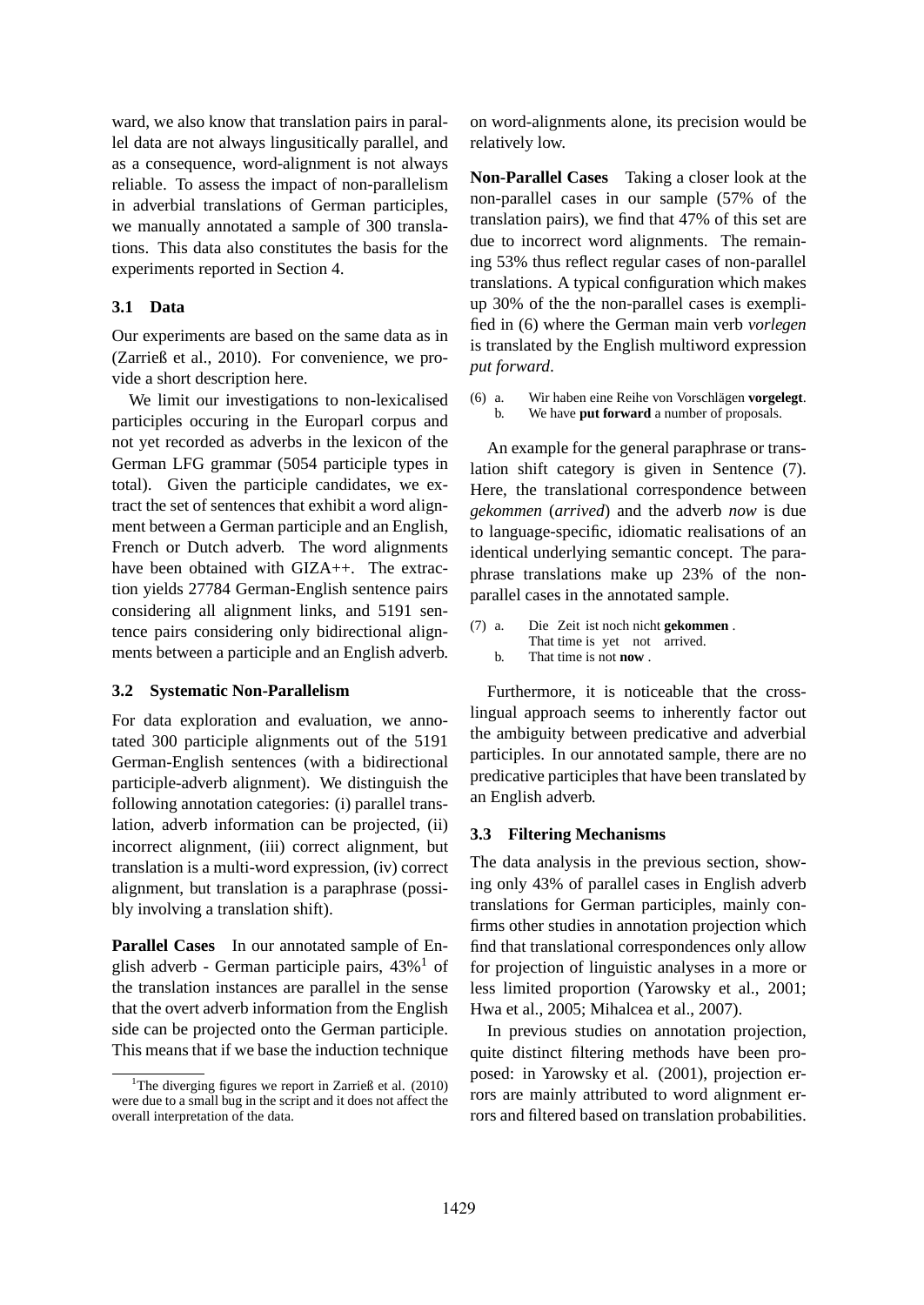Hwa et al. (2005) find that errors in the projection of syntactic relations are also due to systematic grammatical divergences between languages and propose correcting these errors by means of specific, manually designed filters. Bouma et al. (2008) make similar observations to Hwa et al. (2005), but try to replace manual correction rules by filters from additional languages.

In Zarrieß et al. (2010), we compared a number of filtering techniques on our participle data. The 300 annotated translation instances are used as a test set for evaluation. In particular, we have established that a combination of syntactic dependency-based filters and multilingual filters can very accurately separate non-parallel translations from parallel ones where the adverb information can be projected. In Section 4, we show that these filtering techniques are also very useful for removing noise from the training material that we use to build a classifier.

# **4 Bootstrapping a German Participle Classifier from Crosslingual Data**

In the previous section, we have seen that German adverbial participles can be easily found in crosslingual text by looking at their translations in a language that morphologically marks adverbials. In previous work, we exploited this observation by directly extracting types of adverbial participles based on word alignment links and the filtering mechanisms mentioned in Section 3. However, this method is very closely tied to data in the parallel corpus, which only comprises around 5000 participle-adverb translations in total, which results in 46 types of adverbial participles after filtering. Thus, we have no means of telling whether we would discover new types of adverbial participles in other corpora, from different domains to Europarl. As this corpus is rather small and genre specific, it even seems very likely that one could find additional adverbial participles in a bigger corpus. Moreover, we cannot be sure that certain adverbial participles have systematically diverging translations in other languages, due to crosslingual lexicalisation differences. Generally, it is not clear whether we have learned something general about the syntactic phenomenon of adverbial participles in German or whether we have just extracted a small, corpus-dependent subset of the class of adverbial participles.

In this section, we use instances of adverbially translated participles as training material for a classifier that learns to predict adverbial participles based on their monolingual syntactic context. Thus, we exploit the translations in the parallel corpus as a means of obtaining "annotated" or disambiguated training data without any manual effort. During training, we only consider the monolingual context of the participle, such that the final application of the classifier is not dependent on cross-lingual data anymore.

# **4.1 Context-based Identification of Adverbial Participles**

Given the general linguistic problems related to adverbial participles (see Section 2), one could assume that it is very difficult to identify them in a given context. To assess the general difficulty of this syntactic problem, we run a first experiment comparing a grammar-based identification method against a classifier that only considers relatively narrow morpho-syntactic context. For evaluation, we use the 300 annotated participle instances described in Section 3. This test set divides into 172 negative instances, i.e. nonadverbial participles, and 128 positive instances. We report accuracy of the identification method, as well as precision and recall relating to the number of correctly predicted adverbial participles.

For the grammar-based identification, we use the German LFG which integrates the lexical resource for adverbial participles established in (Zarrieß et al., 2010). We parse the 300 Europarl sentences and check whether the most probable parse proposed by the grammar analyses the respective participle as an adverb or not. The grammar obtains a complete parse for 199 sentences out of the test set and we only consider these in the evaluation. The results are given in Table 1.

The high precision and accuracy of the grammar-based identification of adverbial participles suggests that in a lot of sentences, the adverbial analysis is the only possible reading, i.e. the only analysis that makes the sentence grammatical. But of course, we have substantially restricted the adverb participle-conversion in the grammar,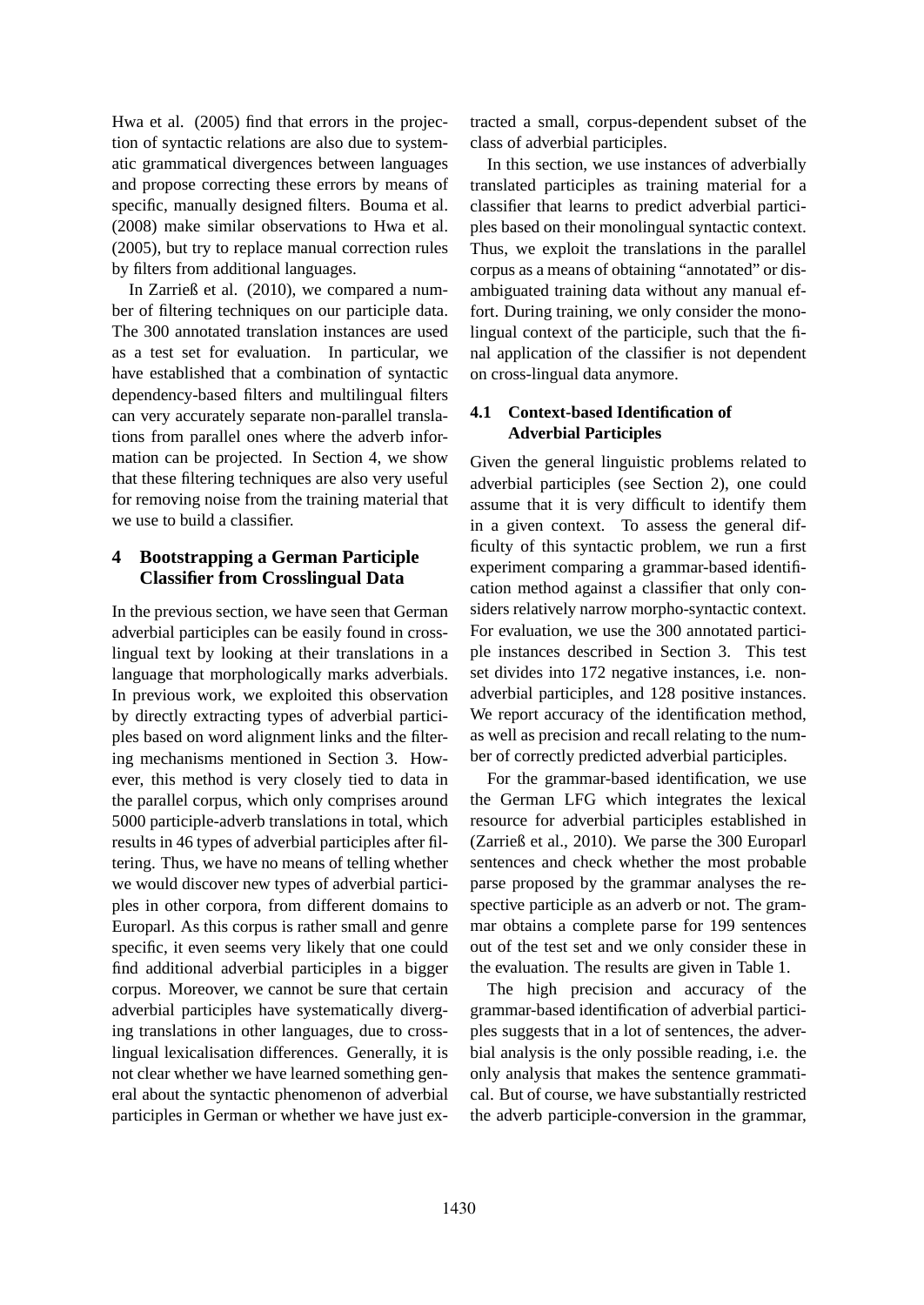| <b>Training Data</b> | Precision | Recall | Accuracy |
|----------------------|-----------|--------|----------|
| Grammar              | 97.3      | 90.12  | 94.97    |
| Classifier Unigram   | 87.10     | 84.38  | 87.92    |
| Classifier Bigram    | 88.28     | 88.28  | 89.93    |
| Classifier Trigram   | 89.60     | 87.5   | 90.27    |

Table 1: Evaluation on 300 participle instances from Europarl

so that it does not propose adverbial analyses for participles that are very unlikely to function as modifiers of verbs.

For the classifier-based identification, we use the adverbially translated participle tokens in our Europarl data (5191 tokens in total) as training material. We remove the 300 test instances from this training set, and then divide it into a set of positive and negative instances. To do this, we use the filtering mechanisms already proposed in Zarrieß et al. (2010). These filters apply on the type level, such that we first identify the positive types (46 total) and then use all instances of these types in the 4891 sentences as positive instances of adverbial participles (1978 instances). The remaining sentences are used as negative instances.

For the training of the classifier, we use maximum-entropy classification, which is also commonly used for the general task of tagging (Ratnaparkhi, 1996). In particular, we use the open source TADM tool for parameter estimation (Malouf, 2002). The tags of the words surrounding the participles are used as features in the classification task. We explore different sizes of the context window, where the trigram window is the most succesful (see Table 1). Beyond the trigram window, the results of the classifier start decreasing again, probably because of too many misleading features. Generally, this experiment shows that the grammar-based identification is more precise, but that the classifier still performs surprisingly well. Compared to the results from the grammar-based identification, the high accuracy of the classifier suggests that even the narrow syntactic contexts of adverbial vs. non-adverbial participles are quite distinct.

# **4.2 Designing Training Data for Participle Classification**

There are several questions related to the design of the training data that we use to build our classifier. First, it is not clear how many negative instances are helpful for learning the adverbial non-adverbial distinction. In the above experiment, we simply use the instances that do not pass the cross-lingual filters. In this section, we experiment with an augmented set of negative instances that was also obtained by extracting German participle that are bi-directionally aligned to an English participle in Europarl. This is based on the assumption that these participles are very likely to be verbal. Second, it is not clear whether we really need the filtering mechanisms proposed in Zarrieß et al. (2010) and whether we could improve the classifier by training it on a larger set of positive instances. Therefore, we also experiment with two further sets of positive instances: one where we used all participles (not necessarily bidirectionally) aligned to an adverb, one where we only use the bidirectional alignments. The results obtained for the different sizes of positive and negative instance sets are given in Table 2.

The picture that emerges from the results in Table 2 is very clear: the stricter the filtering of the training material (i.e. the positive instances) is, the better the performance of the classifier. The fact that we (potentially) loose certain positive instances in the filtering does not negatively impact on the classifier which substantially benefits from the fact that noise gets removed. Moreover, we find that if the training material is appropriately filtered, adding further negative instances does not help improving the accuracy. By contrast, if we train on a noisy set of positive instances, the classifier benefits from a larger set of negative instances. However, the positive effect that we get from augmenting the non-filtered training data is still weaker than the positive effect we get from the filtering.

# **5 Induction of Adverbial Participles on Monolingual Data**

Given the classifier from Section 4 that predicts the syntactic category of a participle instance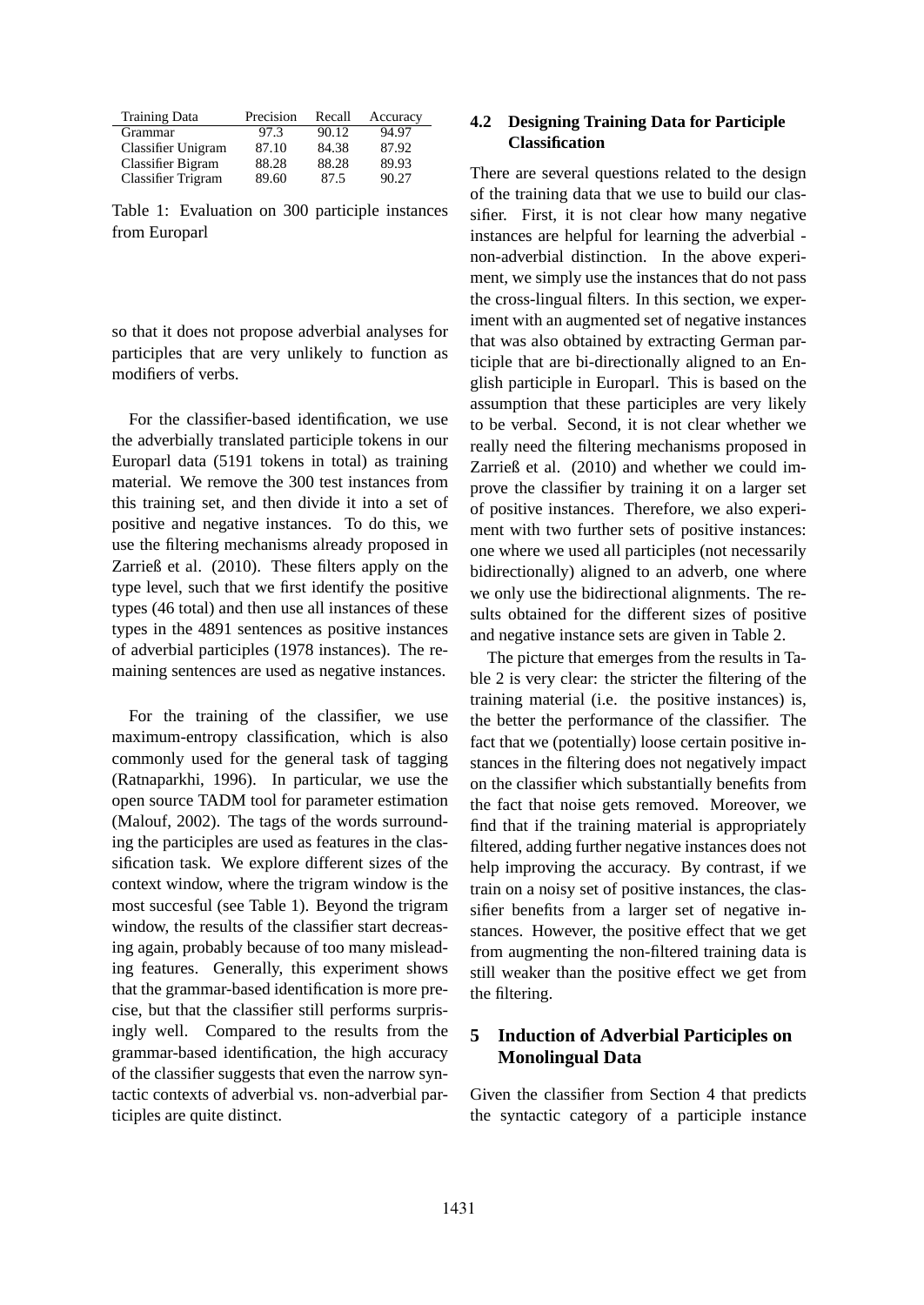| <b>Training Data</b>                      | Pos. Instances | Neg. Instances | Precision | Recall | Accuracy |
|-------------------------------------------|----------------|----------------|-----------|--------|----------|
| Non-Filtered Instances (all alignments)   | 27.184         | 10.000         | 43.10     | 100    | 43.10    |
| Non-Filtered Instances (all alignments)   | 27.184         | 50.000         | 74.38     | 92.97  | 83.22    |
| Non-Filtered Instances (symm. alignments) | 4891           | 10.000         | 78.08     | 89.06  | 84.56    |
| Non-Filtered Instances (symm. alignments) | 4891           | 50.000         | 82.31     | 83.59  | 85.23    |
| <b>Filtered Instances</b>                 | 1978           | 10.000         | 91.60     | 85.16  | 90.27    |
| <b>Filtered Instances</b>                 | 1978           | 50.000         | 90.83     | 77.34  | 86.91    |

Table 2: Evaluation on 300 participle instances from Europarl

based on its monolingual syntactic context, we can now detect new instances or types of adverbial participles in any PoS-tagged German corpus. In this section, we investigate whether the classifier can be used to augment the resource of adverbial participles directly induced from Europarl with new types.

### **5.1 Data Extraction**

We run our extraction experiment on the Huge German Corpus (HGC), a corpus of 200 million words of newspaper and other text. This corpus has been tagged with TreeTagger (Schmid, 1994). For each of the 5054 participle candidates, we extract all instances from the HGC which have not been tagged as finite verbs (at most 2000 tokens per participle). For each participle token, we also extract its syntactic context in terms of the 3 preceding and the 3 following tags. For classification, we use only those participles that have more than 50 instances in the corpus (2953 types).

In contrast to the cross-lingual filtering mechanisms developed in Zarrieß et al. (2010) which operate on the type-level, the classifier makes a prediction for every token of a given participle candidate. Thus, for each of the participle candidates, we obtain a percentage of instances that have been classified as adverbs. As we would expect, the percentage of adverbial instances is very low for most of the participles in our candidate set: for 75% of the 2953 types, the percentage is below 5%. This result confirms our initial intuition that the property of being used as an adverb is strongly lexically restricted to a certain class of participles.

### **5.2 Evaluation**

Since we know that the classifier has an accuracy of 90% on the Europarl data, we only consider participles as candidates for adverbs where the classifier predicted more than 14% adverbial instances. This leaves us with a set of 210 participles, which comprises 13 of the original 46 participles extracted from Europarl, meaning we have discovered 197 new adverbial participle types.

We performed a manual evaluation of 50 randomly selected types out of the set of 197 new participle types. Therefore, we looked at the instances and their context which the classifier predicted to be adverbial. If there was at least one adverbial instance among these, the participle type was evaluated as correctly annotated by the classifier. By this means, we find that 76% of the participles were correctly classified.

This evaluation suggests that the accuracy of our classifier which we trained and tested on Europarl data is lower on the HGC data. The reason for this drop in performance will be explained in the following Section 5.3. However, assuming an accuracy of 76%, we have discovered 150 new types of adverbial participles. We argue that this is a very satisfactory result given that we have not invested any manual effort into the annotation or extraction of adverbial participles. This results also makes clear that the previous resource we induced on Europarl data, comprising only 46 participle types, was a very limited one.

#### **5.3 Error Analysis**

Taking a closer look at the 12 participle candidates that the classifier incorrectly labels as adverbial, we observe that their adverbially classified instances are mostly instances of a predicative use. This means that our Europarl training data does not contain enough evidence to learn the distinction between adverbial and predicative participles. This is not surprising since the set of negative instances used for training the classifier mainly comprises verbal instances of participles. Moreover, the syntactic contexts and constructions in which some predicatives and adverbials are used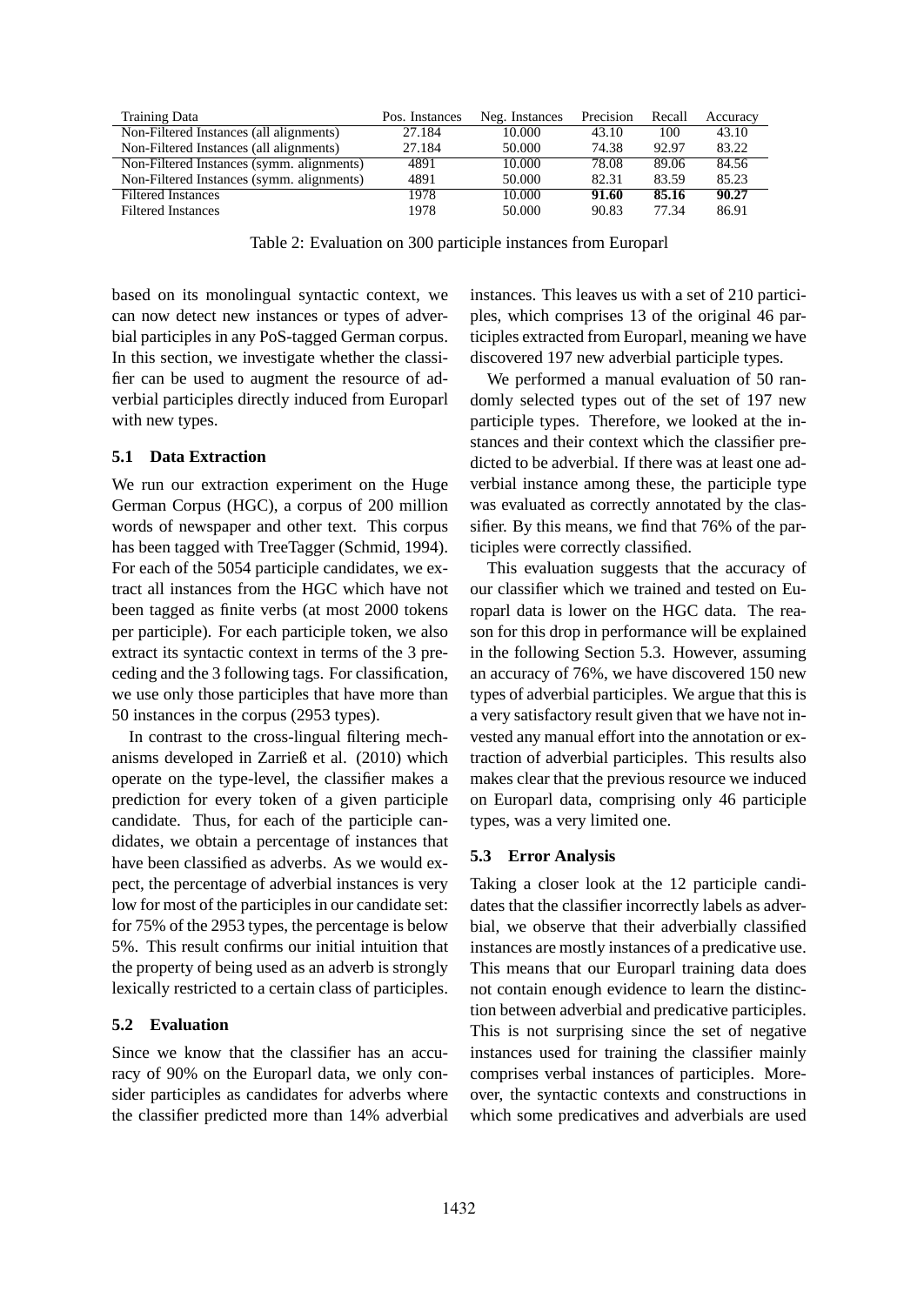| Grammar      | Prec.  | Rec.  | F-Sc. | Time<br>in sec |
|--------------|--------|-------|-------|----------------|
| 46 Part-Adv  | 84.12. | 78.2  | 81.05 | 665            |
| 243 Part-Adv | 84.12  | 77.67 | 80.76 | 665            |

Table 3: Evaluation on 371 TIGER sentences

are very similar. Thus, in future work, we will have to include more data on predicatives (which is more difficult to obtain) and analyse the syntactic contexts in more detail.

# **6 Assessing the Impact of Resource Coverage on Grammar-based Parsing**

In this section, we evaluate the classifier-based induction of adverbial participles from a grammarbased perspective. We integrate the entire set of induced adverbial participles (46 from Europarl and 197 from the HGC) into the German LFG grammar. As a consequence, the grammar allows the adverb conversion for 243 lexical participle types. We use the evaluation methodolgy explained in Section 2.

First, we conduct an accuracy-oriented evaluation on the standard TIGER test set. We compare against the German LFG that only integrates the small participle resource from Europarl. The results are given in Table 3. The difference between the 46 Part-Adv and 243 Part-Adv resource is not statistically signficant. Thus, the larger participle resource has no overall negative effect on the parsing performance. As established by an automatic upperbound evaluation in Zarrieß et al. (2010), we cannot not expect to find a positive effect in this evaluation because the phenomenon does not occur in the standard test set.

To show that the augmented resource indeed improves the coverage of the grammar, we built a specialised testsuite of 1044 TIGER sentences that contain an instance of a participle from the resource. Since this testsuite comprises sentences from the training set, we can only report a coverage-oriented evaluation here, see Table 4. The 243 Part-Adv increases the coverage by 8% on the specialised testsuite.

Moreover, we manually evaluated 20 sentences covered by the 243-Part-Adv grammar and not by 46-Part-Adv as to whether they contain a correctly analysed adverbial participle. In two sen-

| Grammar      | Parsed | Starred | Time- | Time   |
|--------------|--------|---------|-------|--------|
|              | Sent.  | Sent.   | outs  | in sec |
| No Part-Adv  | 665    | 315     | 64    | 3033   |
| 46 Part-Adv  | 710    | 269     | 65    | 3118   |
| 243 Part-Adv | 767    | 208     | 69    | 3151   |

Table 4: Performance on the specialised TIGER test set (1044 sentences)

tences, the grammar obtained an adverbial analysis for clearly predicative modifiers, based on the enlarged resource. In three different sentences, it was difficult to decide whether the participle acts as an adverb or a predicative. In the remaining 15 sentences, the grammar established the the correct analysis of a clearly adverbially used participle.

# **7 Conclusion**

We have proposed a cross-lingual induction method to automatically obtain data on adverbial participles in German. We exploited this crosslingual data as training material for a classifier that learns to predict the syntactic category of a participle from its monolingual syntactic context. Since this category is usually not annotated in German resources and hard to describe in theory, the finding that adverbial participles can be predicted relatively precisely is of general interest for theoretic and computational approaches to the syntactic analysis of German.

We showed that, in order to obtain an accurate participle classifier, the quality of the training material induced from the parallel corpus is of crucial importance. By applying the filtering techniques from Zarrieß et al. (2010), the accuracy of the classifier increases between 5% and 7%. In future work, we plan to include more data on predicative participles to learn a more accurate distinction between predicative and adverbial participles.

Finally, we used the participle classifier to extract a lexical resource of adverbial participles for the German LFG grammar. In comparison to the relatively small resource of 46 types that can be directly induced from Europarl, we discovered a large number of new participle types (197 types in total). In a parsing experiment, we showed that this much bigger resource does not negatively impact on parsing performance and improves grammar coverage.